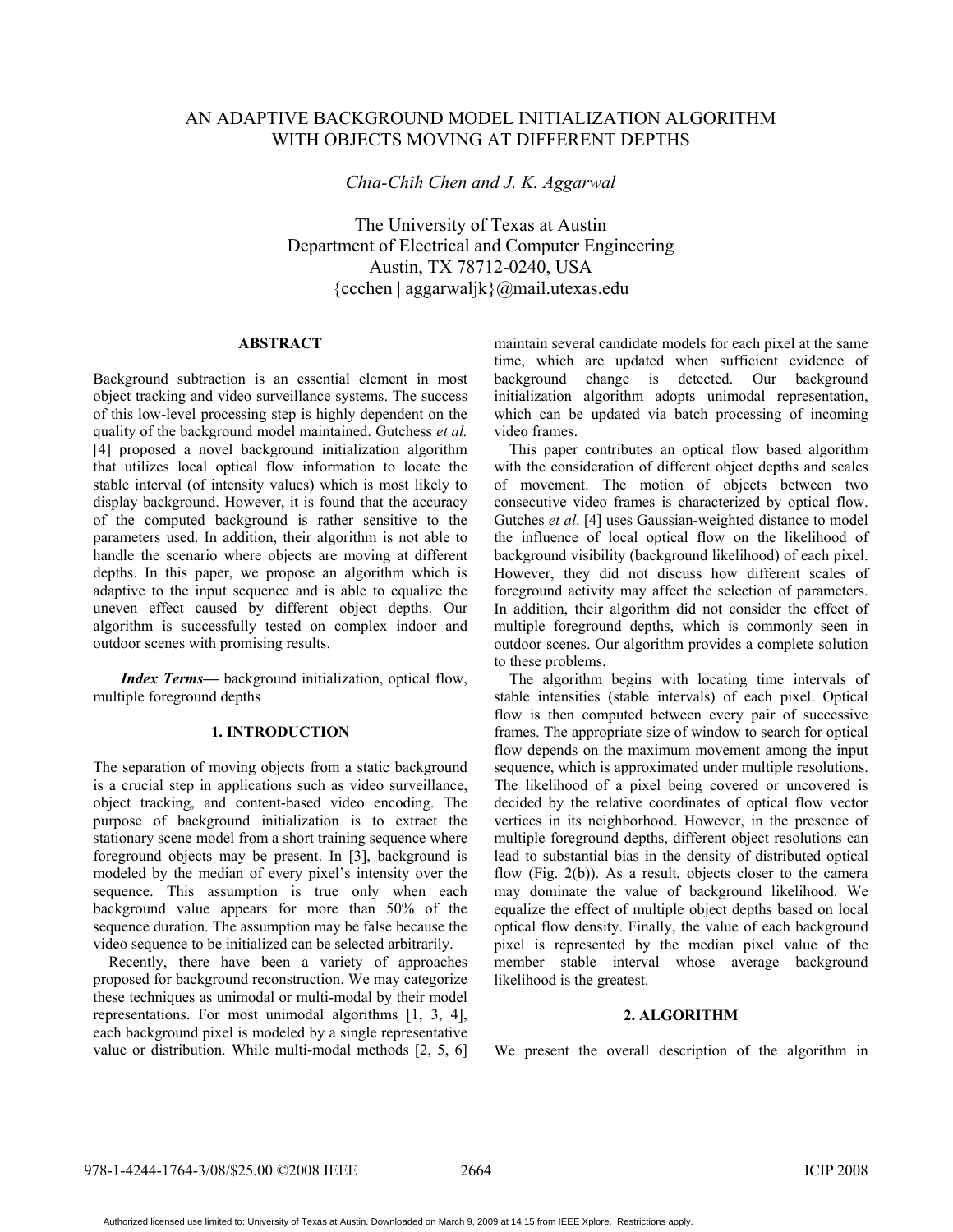Section 2.1. Methods for adaptive parameter estimation and flow density equalization are discussed in 2.2. and 2.3.

# **2.1. Algorithm Overview**

In a video sequence taken from a fixed camera, the background values tend to be constant. To estimate the background successfully, it is assumed that every pixel will display the background for at least a short period of time. For each pixel, stable intervals are defined as nonoverlapping intensity subsequences  $\langle a_i, ..., a_j \rangle$  that satisfy:

$$
j - i \ge d_{min}
$$
  
\n
$$
|a_r - a_s| \le \delta_{max}, \forall r, s
$$
 (1)

In  $(1)$ ,  $d_{min}$   $(5$  frames) is the minimum sequence length required, and  $\delta_{max}$  (10) is the maximum intensity variation allowed. The search for stable interval is performed and stored for every pixel location.

 To estimate the likelihood of background visibility of each pixel, optical flow is computed for every pair of successive frames from the training sequence. However, to capture the motion of objects accurately, an appropriate search range of optical flow is required. The radius of the flow search area around a pixel relates to the magnitude of foreground activity, the estimation of which is discussed in the next subsection. After optical flow computation, assume that *n* flow vectors are found between a pair of successive frames. These flow vector heads (*h*) and tails (*t*) are located at (*xi,h*,*yi,h*) and (*xi,t*,*yi,t*), respectively. For a pixel location  $(x,y)$  of frame  $f$ -1 and  $f$ , the distances from  $(x,y)$  to various flow vector vertices in its neighborhood decide the contribution to background likelihood. We model the likelihood contribution of each local flow vertex to a pixel by *weighted* Gaussian-weighted distance. The background likelihood contribution of flow vector heads in the neighborhood  $N$  of  $(x, y)$  is defined as:

$$
\Delta l_f^h(x, y) = -\sum_{i \in N} \frac{w^h(i)}{2\pi\sigma^2} e^{-\frac{1}{2\sigma^2}[(x - x_{i,h})^2 + (y - y_{i,h})^2]}
$$
(2)

Similarly, the likelihood contribution from local flow vector tails is:<br> $x^d(i) = \frac{1}{2} [x - x^2 + (x - x)^2]$ 

$$
\Delta l_f^t(x, y) = \sum_{i \in N} \frac{w'(i)}{2\pi\sigma^2} e^{-\frac{1}{2\sigma^2}[(x - x_{i,t})^2 + (y - y_{i,t})^2]}
$$
(3)

The influence of local flow vector heads and tails are weighted by  $w^h$  and  $w^t$ , the determination of which is detailed in Section 2.3. The contribution of background likelihood between frame *f*-1 and *f* is expressed as:

$$
\Delta L_f = \Delta l_f^h(x, y) + \Delta l_f^t(x, y), \forall x, y \tag{4}
$$

Based on (4), the background likelihood up to frame *f* is:

$$
L_f = \sum_{i=0}^{f} \Delta L_i
$$
 (5)

In the last stage, for every pixel location, the average background likelihood of member stable intervals is evaluated. We define the average background likelihood of a stable interval  $\leq f_1, f_2 >$  at  $(x, y)$  as:

$$
\bar{l}_{}(x, y) = \frac{\sum_{i=f_1}^{f_2} l_i(x, y)}{f_2 - f_1}
$$
 (6)

, where *l* represents the background likelihood at pixel level. The background value at  $(x,y)$  is then displayed by the median pixel value of the member stable interval whose average likelihood  $\bar{l}$  is the largest.

#### **2.2. Adaptive Parameter Estimation**

The search radius of optical flow, the radius of the neighborhood (*N*), and the variance of the Gaussian weight function are the three key parameters that affect the quality of the output background model. It is reasonable to assume that the effective values of these parameters are dependent on the scale of foreground movement. For example, in a training sequence with fast moving objects and/or a close camera-to-subject distance, to characterize every object movement, a greater flow search radius is expected. Furthermore, to avoid the loss of background likelihood contribution  $(\Delta l)$  from rapid objects, a larger neighborhood area is necessary. We develop a method to approximate the maximum foreground movement, which is taken as the flow search radius. Our technique is performed under multiple resolutions to ensure accuracy.

 To search for the pair of consecutive frames which contains the largest object movement, the more likely pairs are located instead of a specific one. We first calculate the difference image between each pair of successive frames. The difference images are sorted in the descending order by their number of error pixels. The pairs corresponding to the top 10% of the sorted difference images are regarded as candidates. Next, the maximum movement is approximated among candidate pairs. Fig. 1 shows two images of a candidate pair are sub-sampled to build a three-level image pyramid. By assigning an overly large initial search radius, optical flow is calculated between the top level pair (the lowest resolution pair). The length of the longest flow vector is relaxed and scaled up to be the next level search radius.



**Fig.** 1  $\leq$  1,  $\leq$  is a pair of frames which is likely to contain the largest object movement. This candidate pair is subsampled to build a three-level image pyramid  $(①)$ . The length of the longest optical flow (arrow) from the upper level pair is scaled up to be the search radius (solid line) for the next lower level pair  $(2, 3)$ . *R* is one candidate length of the final optical flow search radius.

Authorized licensed use limited to: University of Texas at Austin. Downloaded on March 9, 2009 at 14:15 from IEEE Xplore. Restrictions apply.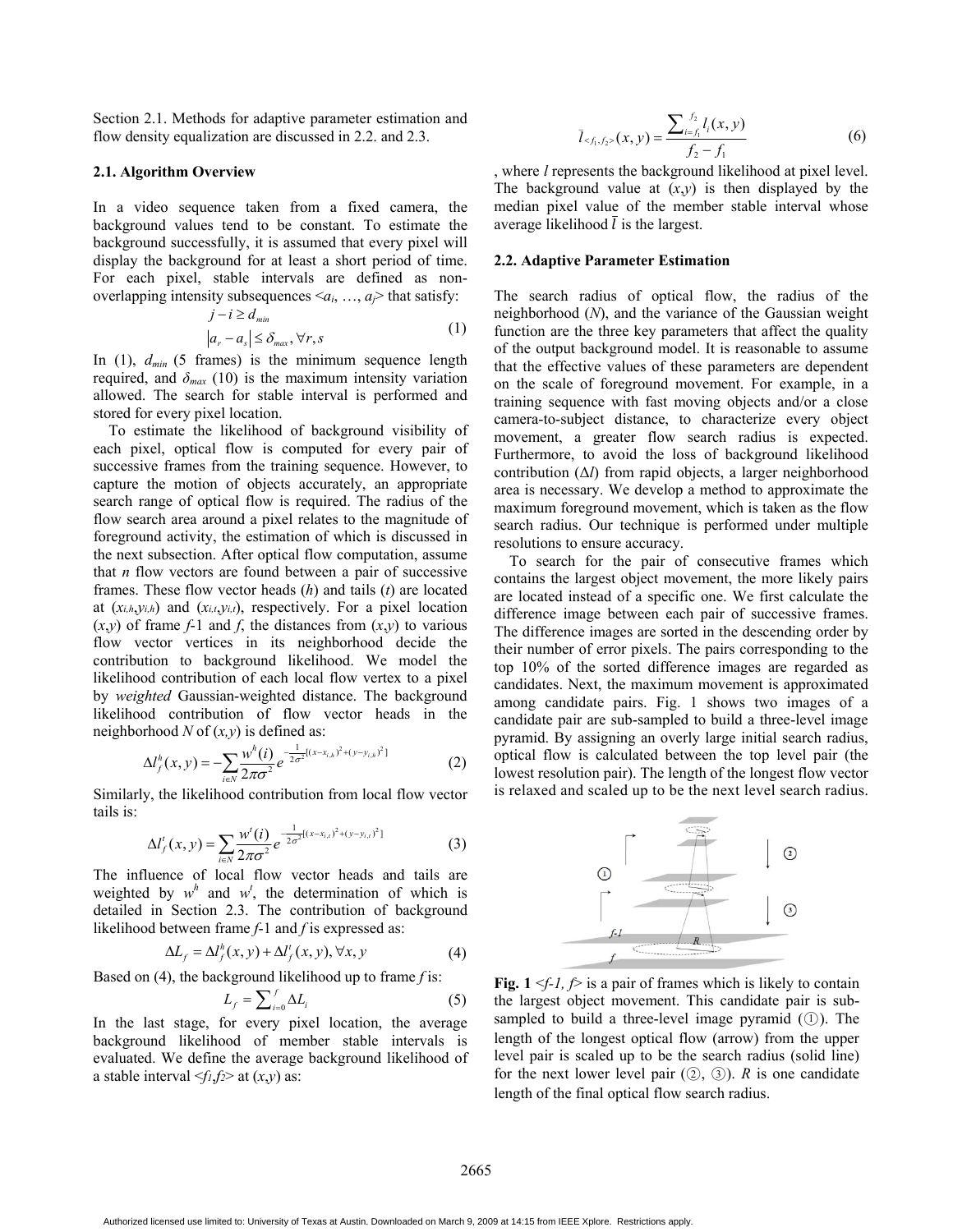

**Fig. 2** Equalization of the uneven effect of different object depths. (b) shows that different foreground resolutions caused the asymmetric distribution of optical flow. For the marked white pixel in (b), (a) (c) shows the corresponding  $\Delta l^h$  (-x-),  $\Delta l^h$  $(-\Box)$ , and  $l(-)$  as functions of frame number. The two thicker line segments represent the member stable intervals. Without flow density equalization, the approach and departure of the pedestrian closest to the camera correspond to the largest two  $\Delta l$  peaks in (a), which dominate the background likelihood (*l*). (c) shows the likelihood functions after equalization, the stable interval created by background pixel values (first line segment) gains the greatest  $\bar{l}$ .

Using the estimated radius, optical flow is computed for the middle level pair. The largest flow length is scaled up to be a candidate of the output radius. Finally, the search radius is determined by the maximum length among all the candidate radii.

 From a large number of simulations, we estimated the effective ratios between the parameters as follows:

- The aspect ratio between the radius of neighborhood and the search radius of optical flow is 1.5:1
- The aspect ratio between the radius of neighborhood and the Gaussian standard deviation is 3:1

#### **2.3. Flow Density Equalization**

For a video surveillance system, the field of view can be broad and deep, which is especially common for an outdoor setup. Figure 2(b) is an example, due to the wide range of scene depth, the image areas projected by the pedestrians exhibit different resolutions. As a result, the density of the flow vectors discovered from these foreground areas varies. Equation (2) and (3) indicate that the likelihood contribution of local optical flow to a pixel is linear to the number of flow vertices in *N*. Our purpose is, therefore, to decay the linear relation exponentially so that the effect of uneven local flow density can be attenuated. Let  $(x_{i, y}, y_{i, v})$  be the coordinate of a flow vector vertex ( $v \in \{h, t\}$ ). The average likelihood contribution from the same type of flow vertices in its neighborhood  $(r=1.5\sigma)$  can be formulated as:

$$
c = \frac{\iint_{x^2 + y^2 \le r^2} g(x, y) dx dy}{\pi r^2 g(0, 0)}
$$
(7)

In (7), *g* is a 2-D Gaussian pdf with mean (0,0) and variance  $\sigma^2$ . Assume that *m* flow vertices are found in the neighborhood of  $(x_{i,v},y_{i,v})$ , the corresponding weight is assigned as:

$$
w^{\nu}(i) = 1 - \frac{1}{cm+1} \left(e^{\frac{cm+1}{k\pi r^2}} - 1\right)
$$
 (8)

Fig. 2 shows how flow density equalization corrects the decision on the most likely background stable interval.

#### **3. EXPERIMENTAL RESULTS**

Fifteen sequences, indoors (9) and outdoors (6), are used to test the performance of our algorithm. Fig. 3(a) shows the superposition of sample frames from the representative sequences. Table 1 presents the accuracy of our algorithm for the sequences in Fig. 3, which is evaluated by the percentage of correct pixels in the output background. Without any parameter manipulation, the average accuracy of all the testing sequences is *98.69*%. The algorithm achieves slightly lower accuracy in outdoor scenes due to lighting changes and small background motion. We also compare the approximated flow search radius with the maximum foreground movement (measured manually). It is evident that the search radii approximated are adaptive to the training sequences. The estimated search range is long enough to capture any object movement, while not too long to cause erroneous flow search. The average time needed for a 30-frame background initialization is about 25 seconds in MATLAB implementation on a Pentium D PC (2.8GHz).

### **Table 1.** Performance of our algorithm

| Image<br>sequence | <b>Estimated search radius</b><br>/ Maximum movement | Accuracy<br>% correct pixels |
|-------------------|------------------------------------------------------|------------------------------|
| Indoor 1          | 8/6                                                  | 99.85%                       |
| Indoor 2          | 32/25                                                | 99.90%                       |
| Outdoor 1         | 8/5                                                  | 97.18%                       |
| Outdoor 2         | 36/30                                                | 97 00%                       |

#### **4. CONCLUSIONS**

In this paper, we present an adaptive algorithm for background initialization. With the help of summarized local optical flow information, pixel-level hypotheses are evaluated to suggest the most likely background interval. To make this idea applicable to wide variety of real-world sequences, we must consider the foreground properties of the input sequence. Depth for example, is one important

Authorized licensed use limited to: University of Texas at Austin. Downloaded on March 9, 2009 at 14:15 from IEEE Xplore. Restrictions apply.